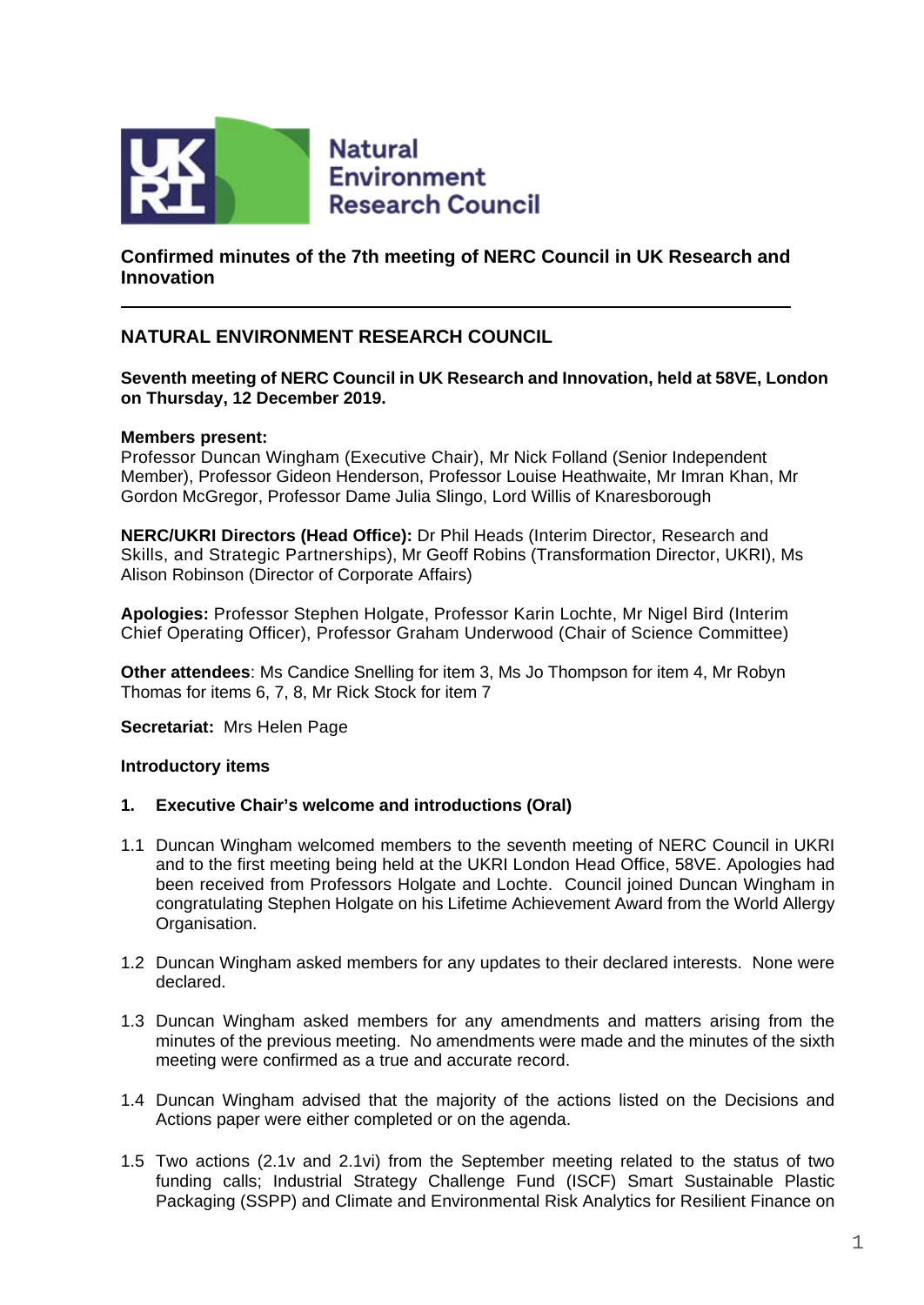which Duncan Wingham provided an update for Council.

## 1.6 Smart Sustainable Plastic Packaging (SSPP)

- Duncan Wingham advised Council that he had recently chaired a Programme Board meeting on this ISCF challenge and a number of calls under the initiative were being announced. The first round of demonstrator calls would be the most substantial of these and would focus on plastic reduction and methods of recycling plastic. In addition, there were a number of calls being led by Innovate UK which would be joint business/academic as well as an academic call which would be launched in February 2020 for approximately £10 million.
- 1.7 Duncan Wingham commented that it had been important to ensure that, across all of the calls, it was evident that the call related to the overarching aim of the programme and this had been the subject of some discussion with the external Challenge Advisory Group. The outcome of the discussion had resulted in some changes to the usual process and the introduction of some mandatory questions to the assessments.
- 1.8 In response to a query raised on engaging the community in writing the calls, Duncan Wingham advised that the Advisory Group had broad business representation. Whilst decisions were made by the Programme Board, there was a positive relationship between the two bodies.
- 1.9 A general comment was raised relating to the calls for the Strategic Priorities Fund (SPF) which had been written with limited engagement with the wider community. Duncan Wingham acknowledged that time constraints in launching the calls had led to a lack of consultation.
- 1.10NERC/Innovate UK Climate and Environmental Risk Analytics for Resilient Finance Duncan Wingham advised that a joint call with Innovate for up to £10 million was expected to launch in late January/early February 2020.
- 1.11One action from the September meeting remained outstanding (7.6) awaiting the arrival of the new Director of Strategic Partnerships, Dr Iain Williams, who will join NERC in January 2020.

## **2. Executive Chair's update** *(Slides item 2, December 2019)*

- 2.1 Duncan Wingham gave an oral update on some of the key activities since the previous Council meeting.
	- i. UKRI 2025

Duncan Wingham advised Council that he had been involved in discussions on an activity known as UKRI 2025 following a request from the UKRI Board to produce a UKRI-level Strategic Plan. A slide detailing the emerging Strategic Framework was shared with Council.

- ii. Duncan Wingham informed Council that this activity was linked to the Spending Review settlement which could lead to, depending upon the election result, discussions in early January 2020 which might result in significant budget increases.
- iii. Commissioning Strategic Research to address NERC Delivery Plan ambitions

Duncan Wingham reminded Council that, following discussion at the September meeting, it had been agreed to bring a more detailed proposal to this meeting. Duncan Wingham explained that progress had been delayed and it was now proposed to discuss this further in June 2020. One of the reasons for the delay was that a number of strategic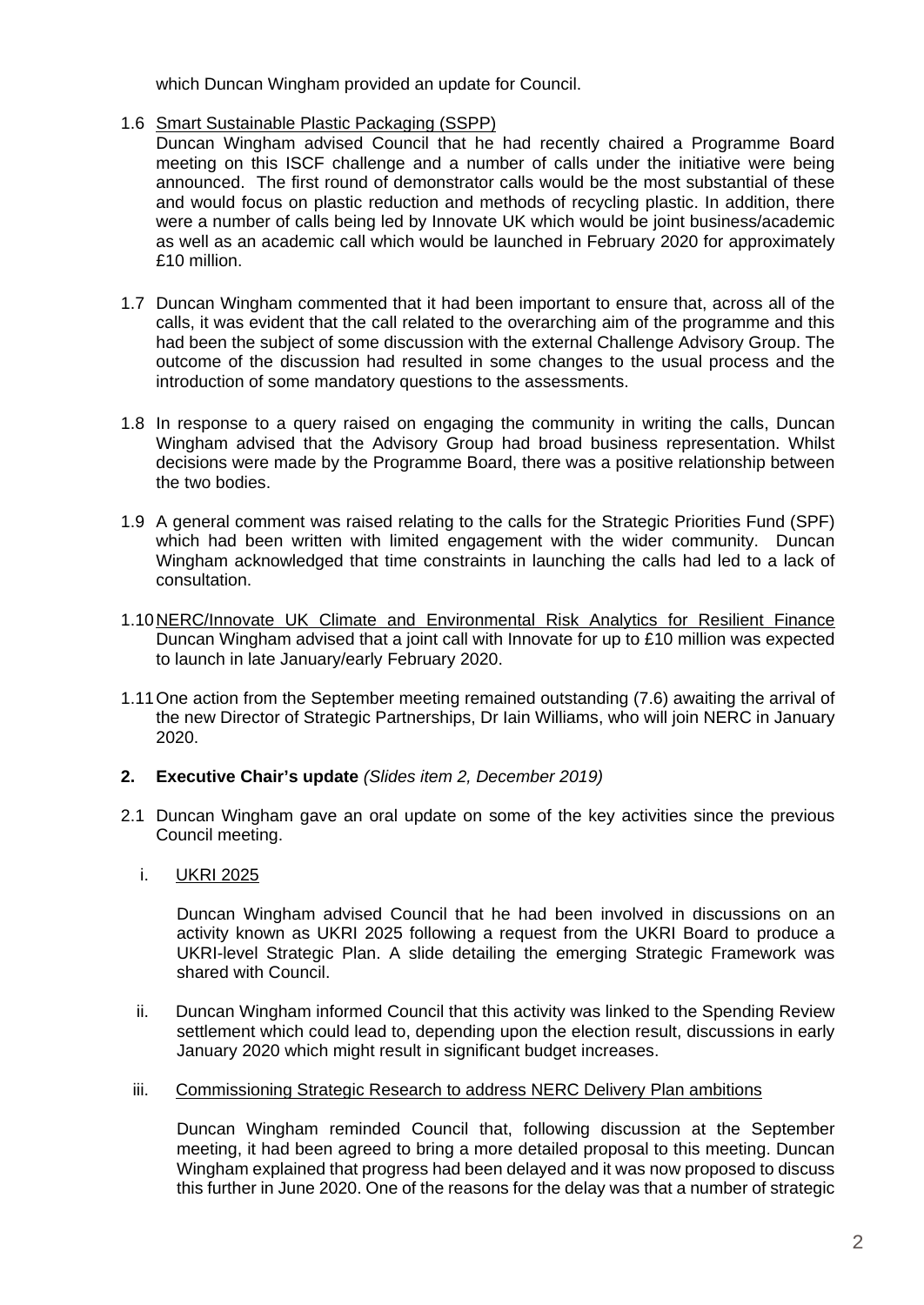programmes, which were Official Development Assistance (ODA) related, would be ending soon which would require NERC to announce an Announcement of Opportunity (AO) by April 2020 to meet its stated targets as part of the last Spending Review once the budget was known.

#### iv. NERC/BBSRC

Duncan Wingham explained that he had recently attended a meeting of BBSRC Council and shared a slide with NERC Council, the living planet index, which had been discussed at the meeting. Duncan Wingham emphasised the importance of aligning the agendas of both BBSRC and NERC to address how we might feed the world whilst maintaining the environment. He and Melanie Welham, the BBSRC Executive Chair, supported by BBSRC Council, had agreed to pursue this with a view to establishing a joint funding initiative. As part of this agreement to joint working it had been decided to hold a joint dinner with BBSRC in June 2020 to discuss this initiative further. Council were very supportive of this intention and agreed that urgent action was required in this area.

v. Gideon Henderson, who had been present at the discussion with BBSRC Council, added that BBSRC Council had been interested in the overview of NERC which Duncan Wingham had provided and that they had been supportive of the suggestion to work together on this issue. Gideon Henderson suggested that it would be useful to initiate discussion on this topic prior to the joint dinner and it was agreed to invite Melanie Welham to attend the March 2020 Council meeting.

#### **ACTION**

- vi. Duncan Wingham stated that Alison Robinson had agreed to chair a working group to co-ordinate UKRI activity for the 26<sup>th</sup> Conference of the Parties (COP26) in Glasgow in 2020. The conference would provide an opportunity to showcase a range of activities including highlighting this issue.
- vii. Governance, Responsibilities and Ownership (GRO) programme Duncan Wingham announced that the National Oceanography Centre (NOC) and the Centre for Ecology and Hydrology (CEH) had now gained independence and expressed his thanks to Paul Fox and Victoria McMyn for ensuring the smooth transition. Council congratulated NERC on this achievement.
- viii. Recruitment update
	- Dr Karen Hanghøj had been announced as the new Director of the British Geological Survey (BGS) from October 2019. The intention was to invite her to speak to Council in 2020 on her vision for BGS. **ACTION**
	- Professor Graham Underwood, University of Essex, had been appointed as the Science Committee Chair from November 2019.
	- Three new Council members had been invited to join NERC Council. Council<br>would be informed once appointments had been accepted. **ACTION** would be informed once appointments had been accepted.

## **Items for discussion**

## **3. UKRI Environmental Sustainability**

- 3.1 Alison Robinson introduced this item which was reporting on the emerging environmental sustainability strategy which NERC was leading on behalf of UKRI.
- 3.2 Alison Robinson advised Council that UKRI had ambitions to become a leader in environmental sustainability and it would be important to operationalise this across UKRI whilst supporting world class science. She indicated to members that it would be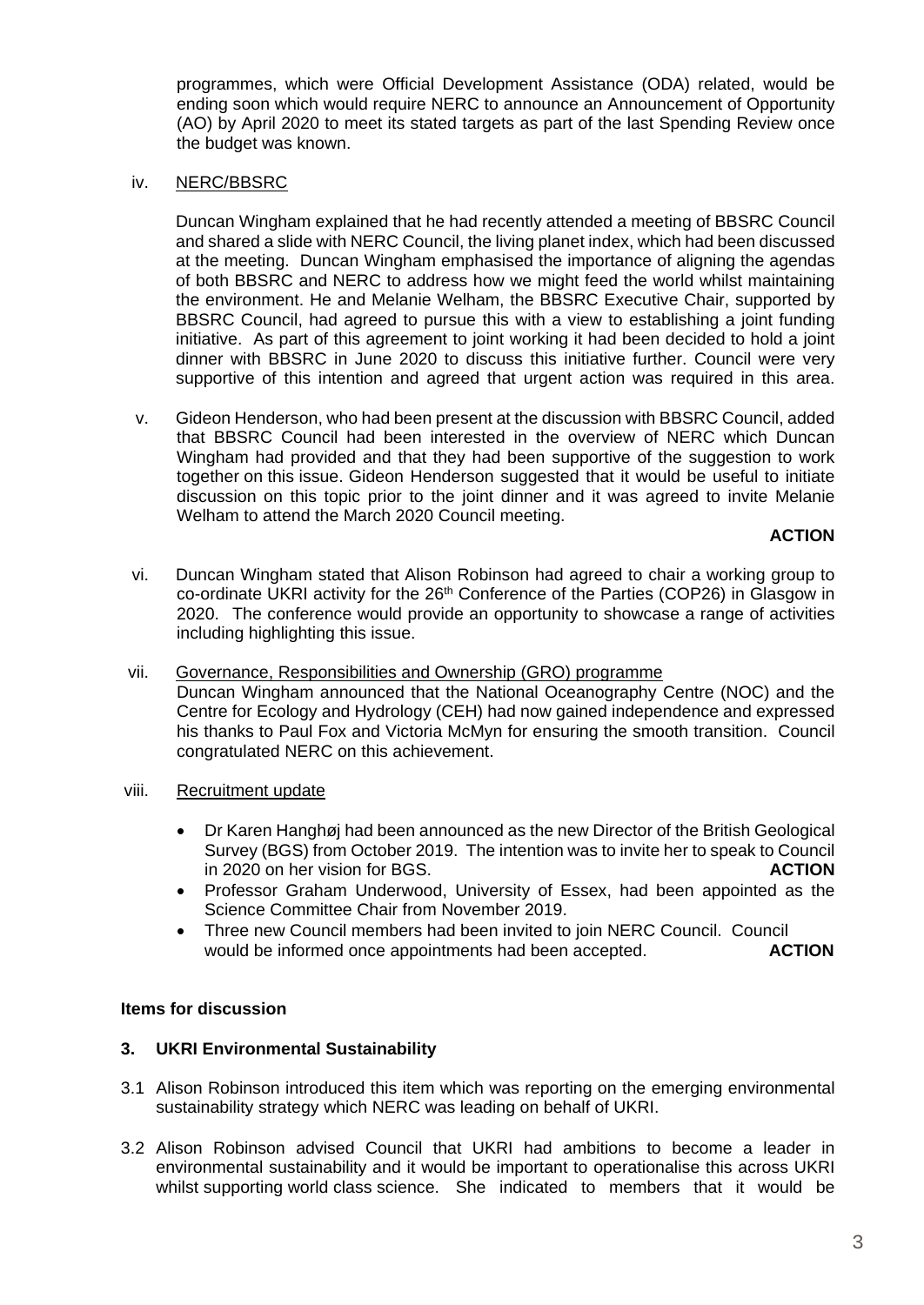important to ensure we did this in line with best practice.

- 3.3 An external advisory group, UKRI Sustainability Advisory Group, had been established which had provided useful challenge on both governance and strategy.
- 3.4 Alison Robinson explained that one of the priority areas outlined in the draft strategy related to carbon which included biodiversity and pollution as part of the net zero ambition. Alison Robinson advised that it had been agreed to update the priority names in advance of discussion by the UKRI Board in January 2020.
- 3.5 She emphasised that adoption of this strategy would result in UKRI taking a leadership position in this area and that this would result in substantial changes in working practices across UKRI. Alison Robinson invited Council to comment on the emerging strategy.
- 3.6 Council highlighted the importance of ensuring that UKRI was able to deliver on any commitments and the importance of engaging widely within the research councils before agreement was given.
- 3.7 Alison Robinson confirmed that representatives from across the research councils were involved in discussions as part of a working group and data from NERC had been used to help form the priorities.
- 3.8 Duncan Wingham added that, in order to realise net zero in the widest sense, radical change would be required over the next 15 years.
- 3.9 Council commented that legislation would be required in order to achieve this on a national scale and it welcomed a clear UKRI position to ensure the organisation, including NERC, would be part of tackling this key issue.
- 3.10Council queried whether an international comparison had been conducted as part of this exercise. Alison Robinson informed Council that an international benchmarking review had taken place and that she was confident that adopting this policy would place UKRI in a leadership position internationally.
- 3.11Duncan Wingham agreed that UKRI were in a position to drive change and adopt a world leading position and that the first step would be to gain agreement from the UKRI Board on the draft strategy.
- 3.12Duncan Wingham suggested to Council that the strategy be approved for discussion by the UKRI Board with the addition of some further information on international competitiveness, how it would be successfully implemented and a sharper focus on the scope.

**ACTION**

3.13Council were in agreement and commented on the excellent annex.

## **4. NERC Public Engagement Strategy (NERC 19/38)** *(Slides, item 4, December 2019)*

- 4.1 Alison Robinson introduced this item and reminded Council that they had previously agreed a public engagement strategy and programme budget for NERC in 2016 and that this paper presented a revised strategy for their agreement.
- 4.2 Alison Robinson explained that it had been decided to retain three objectives from the current strategy (inspiring the public, convening debate on contemporary issues and public dialogue) and add two new objectives on building the capacity of researchers and promoting engaged research.
- 4.3 Council asked what the barriers to public engagement had been since the initial strategy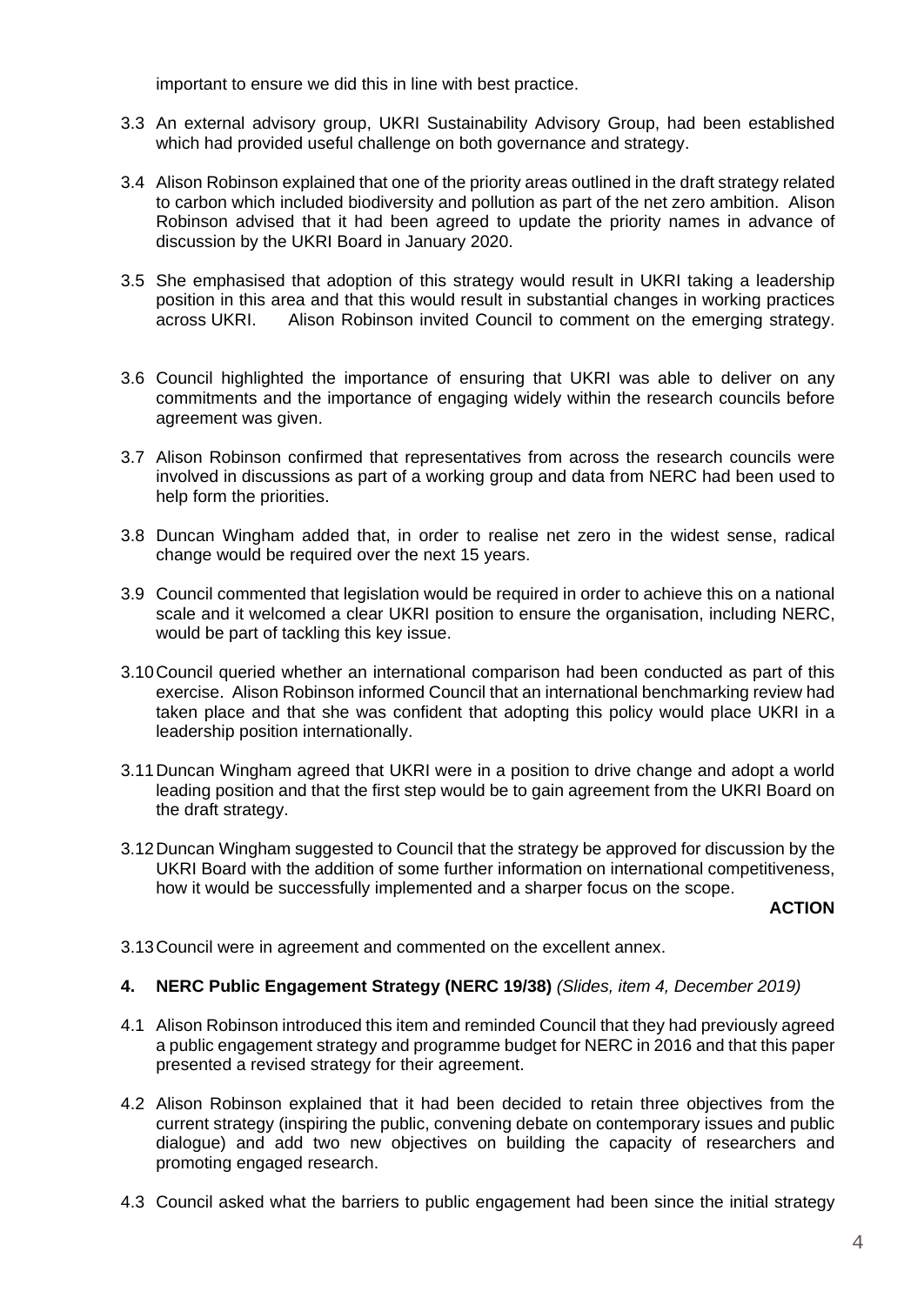and what lessons had been learnt.

- 4.4 Alison Robinson explained that there was a need to continue to build confidence and expertise in sharing the outcomes of research and that it would be important to include more of the NERC community in doing this. It would be important to ensure researchers were supported and welcomed as credible and trusted voices.
- 4.5 Council were pleased with the work which had been done so far and emphasised the overarching purpose of public engagement which was to allow the public access to the science. Council asked that the strategy be more explicit in drawing out how to engage public audiences about the future, how to engage youth and broader audiences, how to engage them in solutions to echo the NERC delivery plan and to more clearly set out what difference the strategy sought to make in five years' time.
- 4.6 Alison Robinson explained that she had been working closely with UKRI in developing the revised strategy. She responded to specific questions about potential collaborations with other research councils, noting that NERC and STFC were the two research councils with dedicated programme funding for public engagement although the difference in approach meant collaboration with other councils for funding was not always possible. Alison Robinson advised that a joint programme with UKRI on a healthy environments public dialogue was planned.
- 4.7 Duncan Wingham summarised that the revised strategy would be sharpened, made more explicit with regard to contemporary issues and how to engage youth audiences with hope for the future. Consideration would also be given on how to measure success. Council agreed that these amendments be made and agreed by correspondence before the next meeting.

#### **ACTION**

4.8 Council also asked for an update on COP26 at the March Council meeting.

## **ACTION**

- **5. Infrastructure Roadmap International Comparison (NERC 19/39)** (*Slides, item 5, December 2019)*
- 5.1 Alison Robinson introduced this item and noted that responsibility for the Infrastructure Roadmap would transfer to Dr Iain Williams, NERC Director of Strategic Partnerships, in January 2020.
- 5.2 Alison Robinson reminded Council that the Infrastructure Roadmap had now been published and that the international comparison which was requested at the June meeting was provided as an annex to the paper.
- 5.3 The comparison exercise included the global landscape in three areas; intelligent marine observing systems; landscape laboratories and exascale computing. Alison Robinson explained that the international mapping would be a live decision-making tool which would be reviewed regularly by NERC.
- 5.4 Council welcomed the mapping, noting that, as decisions were being taken, there would be a need for additional scientific detail and expertise to be included. For instance, Council noted that it would be important to ensure UK strengths were highlighted and commented that, whilst the UK was successful in atmosphere and oceans, more work was required in landscapes.
- 5.5 Duncan Wingham asked Council members to consider whether there was any further work required on this subject. He acknowledged that this had been a useful exercise in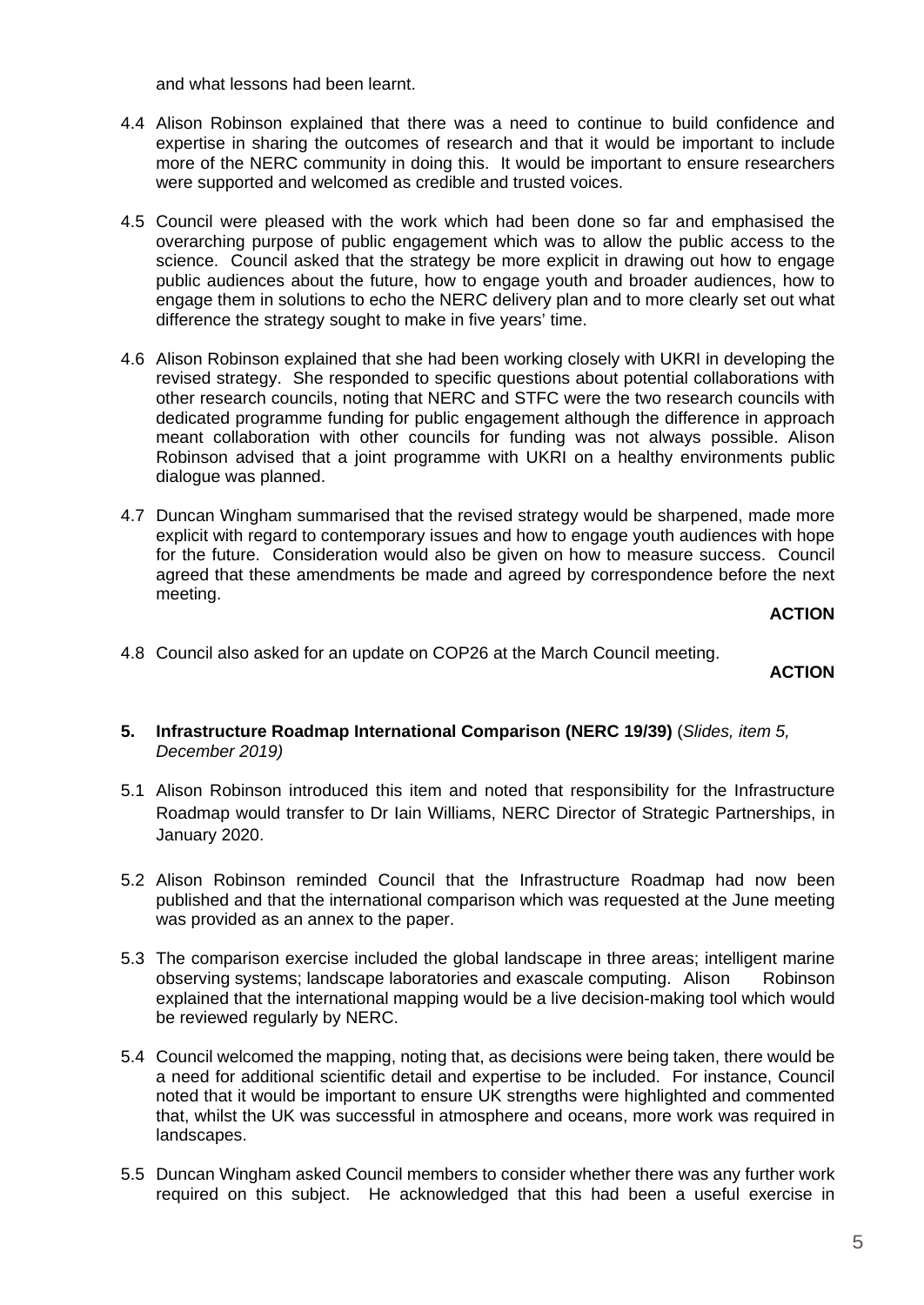identifying where it would be useful to work with other countries, for example in exascale computing.

- 5.6 Council agreed that no further work was required for the purposes of this exercise, noting that the Executive would continue with the mapping as an ongoing 'live' tool.
- 5.7 Council agreed that a discussion about how to engage the NERC community with the purpose of the Infrastructure Roadmap would take place outside the meeting.

#### **6. Talent and Skills portfolio for the future (NERC 19/40)** *(Slides, item 6, December 2019)*

- 6.1 Phil Heads introduced this item and reminded Council that the Talent and Skills portfolio was last discussed in 2013 with the paper setting out the evolution of the portfolio in recent years.
- 6.2 Phil Heads advised that NERC core funded investment in talent and skills had been protected in real terms based on a decision taken by Council at successive spending reviews to invest in the next generation of environmental scientists as a key priority. NERC had also been successful in gaining additional funding through UKRI collective funds.
- 6.3 Phil Heads commented that UKRI had appointed a new Director of Talent and Skills and were in the process of developing their strategy. There was a possibility that any budgetary increase in funding in this area might, in future, be directed by UKRI and based on government priorities.
- 6.4 Phil Heads added that the intention to increase stipends across UKRI would, in a flat cash budget scenario, lead to fewer students being funded by NERC in future. He also reminded Council that the Advanced Training Short Courses (ATSCs) remained paused due to funding constraints. The aim of the paper was to inform Council of the trends and pressures in this area whilst the Spending Review outcome was awaited.
- 6.5 Council queried how we determined whether the talent and skills portfolio was successful and whether there was sufficient information available on those we had supported, in particular, those who had moved into industry.
- 6.6 Duncan Wingham confirmed that cohorts were followed up and Alison Robinson added that, of the two cohorts who were tracked, approximately 90% of those funded were still using their environmental qualification with approximately 40% employed in business.
- 6.7 Council welcomed these findings and the wider discussion on talent and skills. Council queried why fellowship awards had reduced since 2010 and highlighted the importance of ensuring growth in this area. Duncan Wingham agreed to look at the reduction in fellowships from 9.2% to 7.3% since 2010 as these were highly valued awards.

#### **ACTION**

- 6.8 Council raised the issue of European Research Council (ERC) replacement funding in the event of EU Exit and Duncan Wingham confirmed that, were the UK to exit the EU, there would be a UKRI equivalent.
- 6.9 In summary, Duncan Wingham noted that NERC stands out amongst the councils for its low budget share invested in Talent and Skills, while there was a strategic need to attract and retain talent in an international context. Council confirmed its appetite to increase NERC investment in Talent and Skills, including early career and advanced fellowships.
- 6.10Once spending review budgets have been settled, it was agreed to bring a paper to Council to include: the overall Talent and Skills investment as a share of NERC's total directly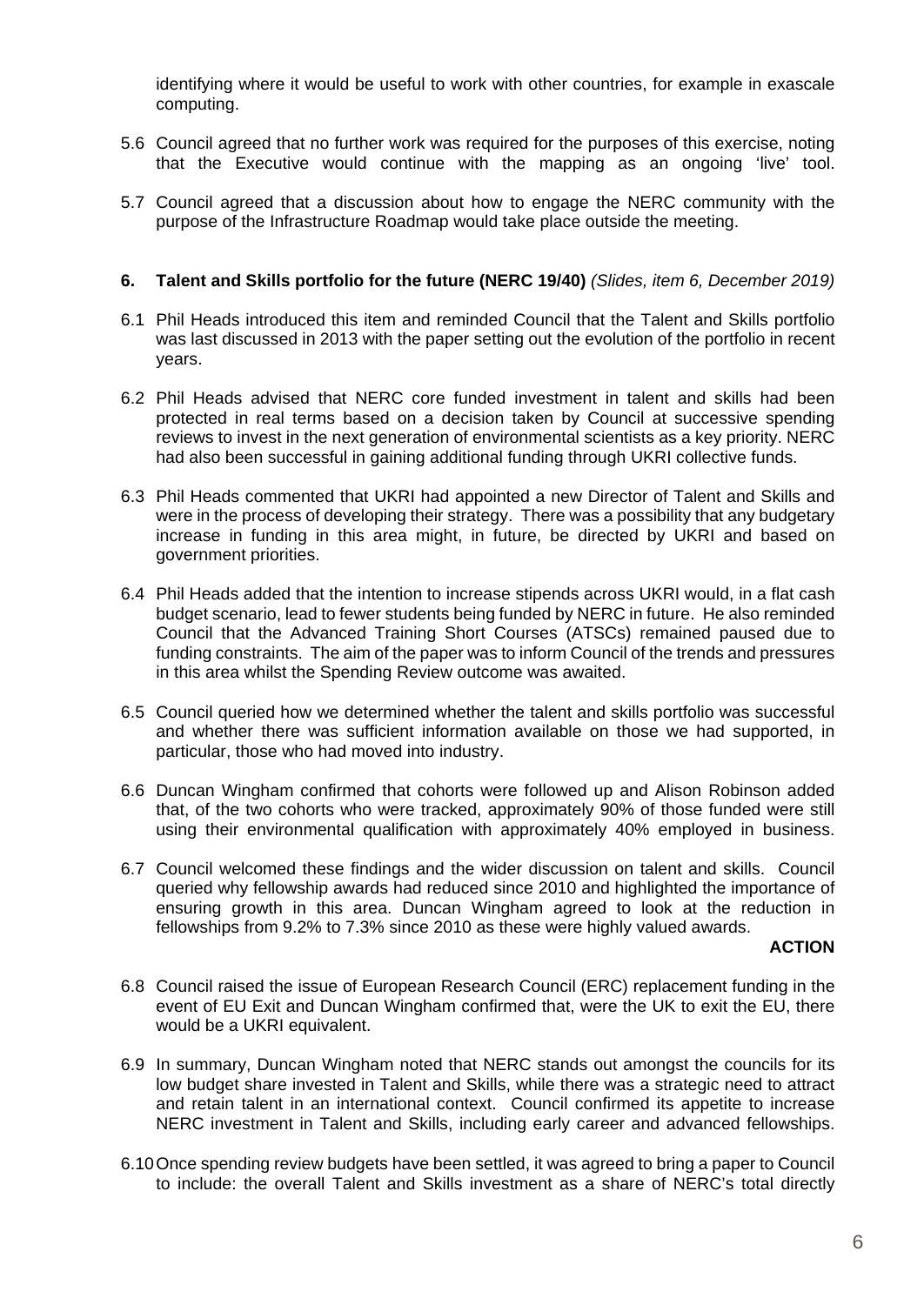allocated budget; evidence of the value of NERC's training investment in terms of outcomes (including destinations) and investment options across the full range of Talent and Skills provision.

## **ACTION**

#### **7. UKRI Funding Service (NERC 19/41)** (*Slides, item 7, December 2019)*

- 7.1 Duncan Wingham introduced Rick Stock, Programme Manager, UKRI Funding Service to lead on this item. Duncan Wingham advised that Geoff Robins was the UKRI Senior Responsible Owner for this project.
- 7.2 Rick Stock explained that the purpose of the item was to inform Council on the developing UKRI funding service and explain why the changes were being proposed as well as to provide information on the governance, timescales and the plans to communicate these changes.
- 7.3 One of the primary objectives of the project was to replace the current multiple funding services with a single, UKRI funding service, simplifying the funding types on offer resulting in a more unified approach across UKRI. The initial scope had looked at processes and policies across UKRI with a view to determining what was common to all the research councils.
- 7.4 Rick Stock acknowledged that it would be important to ensure a gradual roll-out with dual running for 18-24 months to avoid a 'big bang' approach. The current system would be phased out by 2023 and a huge amount of effort would be required in order to deliver the first funding opportunities via the new system in June 2020.
- 7.5 Council were very supportive of the plans and agreed that the key would be simplification and queried whether any one research council might be most affected by the proposal.
- 7.6 Rick Stock commented that changes would be required equally across all of the research councils although he acknowledged that some councils had more complexity and variation than others and a structured approach was in place.
- 7.7 Duncan Wingham added that an exercise was conducted previously which asked the research councils to identify the number of funding schemes in existence. As a result, it was discovered that most councils had approximately 21-22 schemes of which about 15 or 16 were almost identical with about five being distinct and Council-specific.
- 7.8 Geoff Robins commented that this project was part of the 'reforming our business' challenge which should make alignment easier and Rick Stock agreed that some of the changes would be delivered as part of this challenge.
- 7.9 Council advised that it would be important to ensure the new funding service was as flexible and future proof as possible and asked whether this had been considered.
- 7.10Rick Stock added that this had been a key consideration and it would be important to ensure that the funding service was flexible and that the governance was in place to ensure future change could be responded to although he acknowledged it would not be possible to model all future scenarios.
- 7.11Council commented that the demand placed on universities for post-award activities was a large commitment and asked that this was given careful thought and improved under the new system rather than added to.
- 7.12Rick Stock responded that the entire process would be tested with users and that this would be taken into account.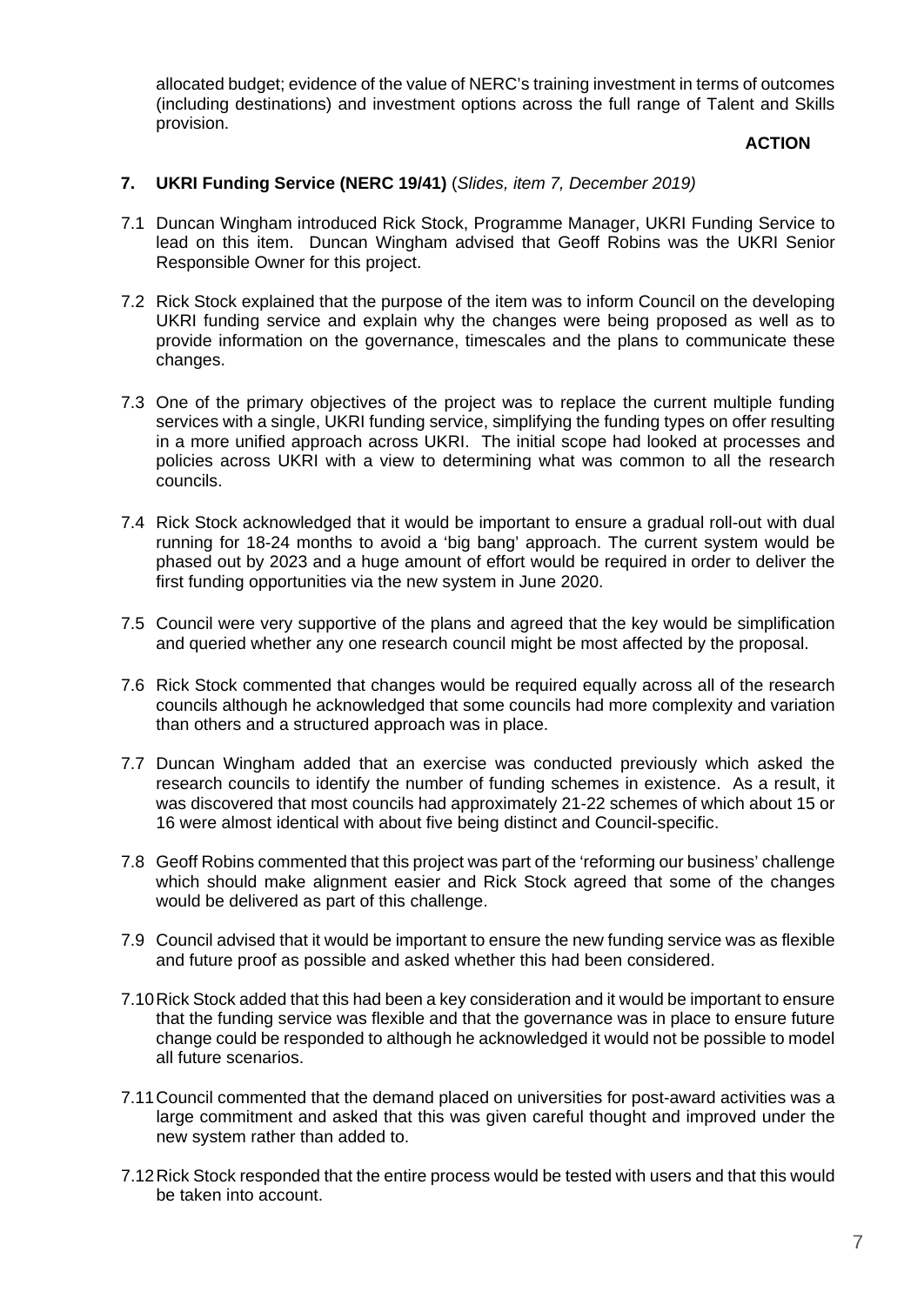- 7.13 In response to a query on how the changes would be communicated to the external community, Rick Stock agreed to add additional information on the external plan to ensure the community were aware.
- 7.14Council asked for clarification on who would be responsible for staffing peer review panels and choosing reviewers and Rick Stock stated that the staffing of panels and choice of reviewers would remain with the research councils. Duncan Wingham added that the design of the IT structure was more advanced than the detail of the processes.

## **8. Discovery Science: reforming our business (NERC 19/42)**

- 8.1 Phil Heads introduced this item which set out a proposal to pilot a new approach to delivering responsive mode – Discovery Science - funding.
- 8.2 Phil Heads explained that there were two contextual drivers:
	- i. Recent analysis of whether NERC was funding the best science and scientists which indicated that the best scientists were not necessarily approaching NERC for funding
	- ii. UKRI 'reforming our business' which aimed to optimise funding allocation.
- 8.3 Phil Heads emphasised the importance of minimising disruption to business as usual whilst piloting the new approach and explained that the intention was for the top 30 organisations by funding volume to be invited to submit one application each. The inclusion of assessing the quality of the applicant, their track record, would be a departure for NERC.
- 8.4 Phil Heads explained that the intention was to run the pilot in parallel with the upcoming round to be announced in January and awarded in November 2020. The total budget would be split equally with £10 million for standard grants and £10 million for the pilot scheme. Community engagement would be key as the change of focus would be novel to the community and would require a robust engagement plan.
- 8.5 Duncan Wingham added that he had, in principle, already agreed with UKRI to carry out this pilot and was therefore asking for Council approval of the plans.
- 8.6 Council were supportive of the plans and noted that the pilot was similar in some respects to the ERC grants which might be highlighted when engaging with the community. Council cautioned that due diligence would be required to pilot a scheme which resulted in a £10 million reduction in standard grant funding.
- 8.7 Council added that it would be important to measure success and consider gender balance and diversity in the decision-making process. Council advised, and the Executive agreed, that it would be important to clearly communicate the purpose of the pilot, how it differed from the usual Discovery Science funding; how early career researchers would be encouraged and assessed and how the success of the pilot would be measured. Duncan Wingham concurred with an earlier suggestion that this pilot might not be exclusive to the top 30 universities and the working group might address the detail further.
- 8.8 It was agreed that the Executive would draft a call and a communication plan and invite Council members to form a working group to comment on them.

## **ACTION**

- 8.9 Duncan Wingham explained that the intention would be for all Discovery Science funding to adopt this approach were the pilot successful.
- **9. NERC financial forecasts (NERC 19/43)**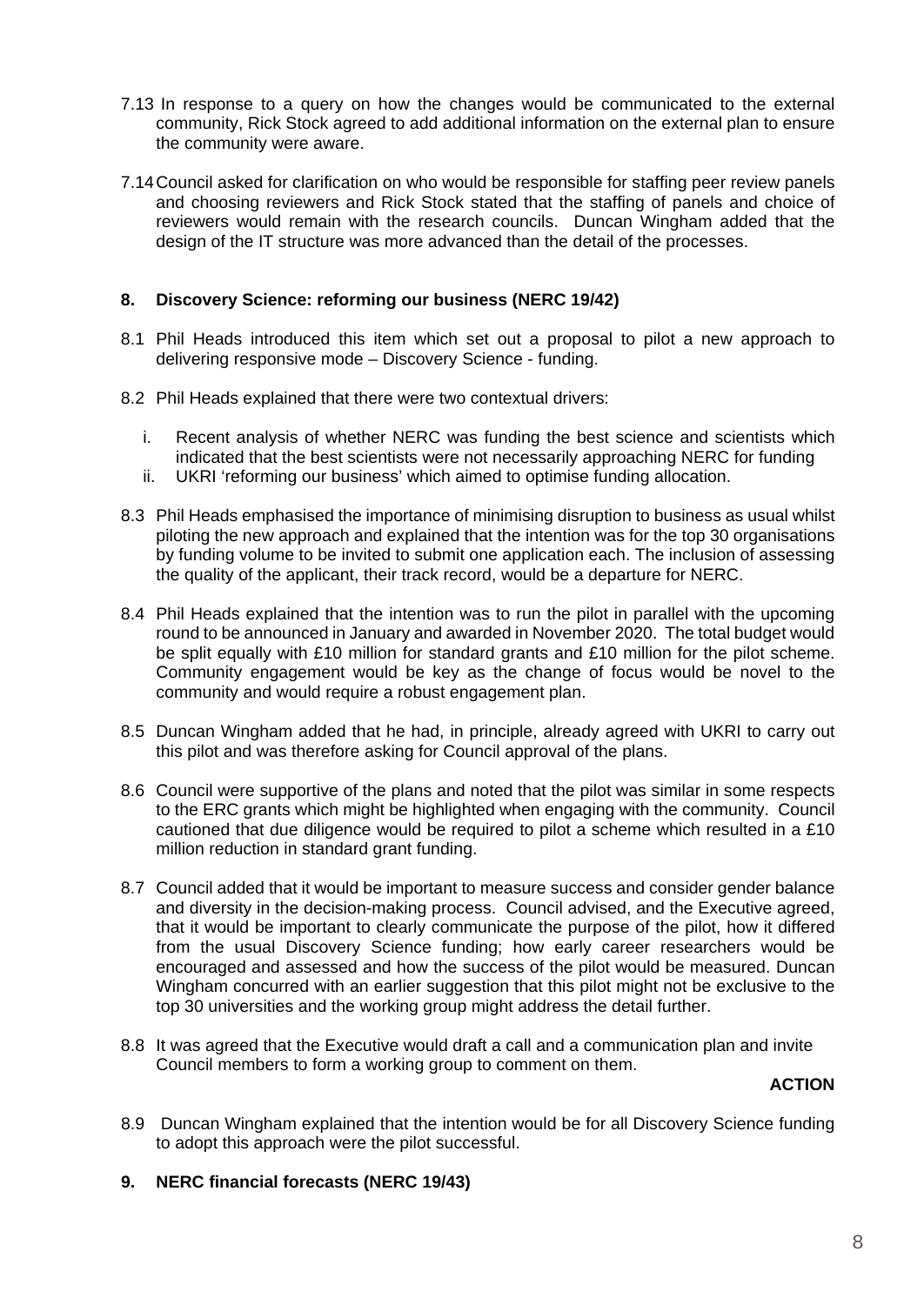Duncan Wingham introduced this item and advised Council that there were a number of financial pressures next year which he was reasonably confident could be addressed with support from UKRI.

## **10. NERC top risks at November 2019 (NERC 19/44)**

10.1Duncan Wingham drew Council's attention to a new risk which had been added to the register regarding the proposed changes to Discovery Science funding.

## **11. Minutes of the NERC Assurance Board (NAB): October 2019 (NERC 19/45)**

- 11.1Nick Folland updated Council on the second meeting of the NERC Assurance Board held on 18 October 2019.
- 11.2Nick Folland reminded Council that the purpose of the NERC Assurance Board was to provide independent assurance to the Executive Chair and advised that the board met quarterly.
- 11.3Nick Folland had taken an action at the last meeting to meet with the Chair of ARAPC, Fiona Driscoll, in response to a concern raised that NERC issues were not being sufficiently highlighted at a UKRI level and an agreement was reached that NAB would concentrate on the operational risk.
- 11.4Nick Folland asked whether members had any concerns or issues to raise and none were raised.

## **12. Rolling Programme (NERC 19/46)**

- 12.1Duncan Wingham reminded members that this item provided an opportunity for them to suggest items for forthcoming meetings.
- 12.2Council raised a query regarding items that were requested at the June meeting and it was agreed that the Council Secretary would ensure these had been captured and were included in the rolling programme.

## **ACTION**

- 12.3Duncan Wingham reminded Council of their request for an item on the National Capability portfolio which had been raised at the September meeting. He asked Council for some clarity on the desired content of this discussion and Council confirmed that one aspect of the discussion was to conduct some diligence as this comprised a large part of the NERC budget.
- 12.4Duncan Wingham agreed that an introductory item on National Capability, which included an overview of the portfolio, how it was evaluated and how it might be evolved would be discussed in March and would be timely given that it would be the first meeting for the three new members and might be followed by a deeper dive in the future.

## **ACTION**

12.5Gideon Henderson suggested that some thought be given to allotting a regular agenda item for the Chief Scientific Adviser (CSA) to update Council on relevant matters and the Executive agreed to consider this.

## **ACTION**

12.6It was proposed to include an update on NERC engagement with COP26 at the March Council meeting (item 4.8 refers).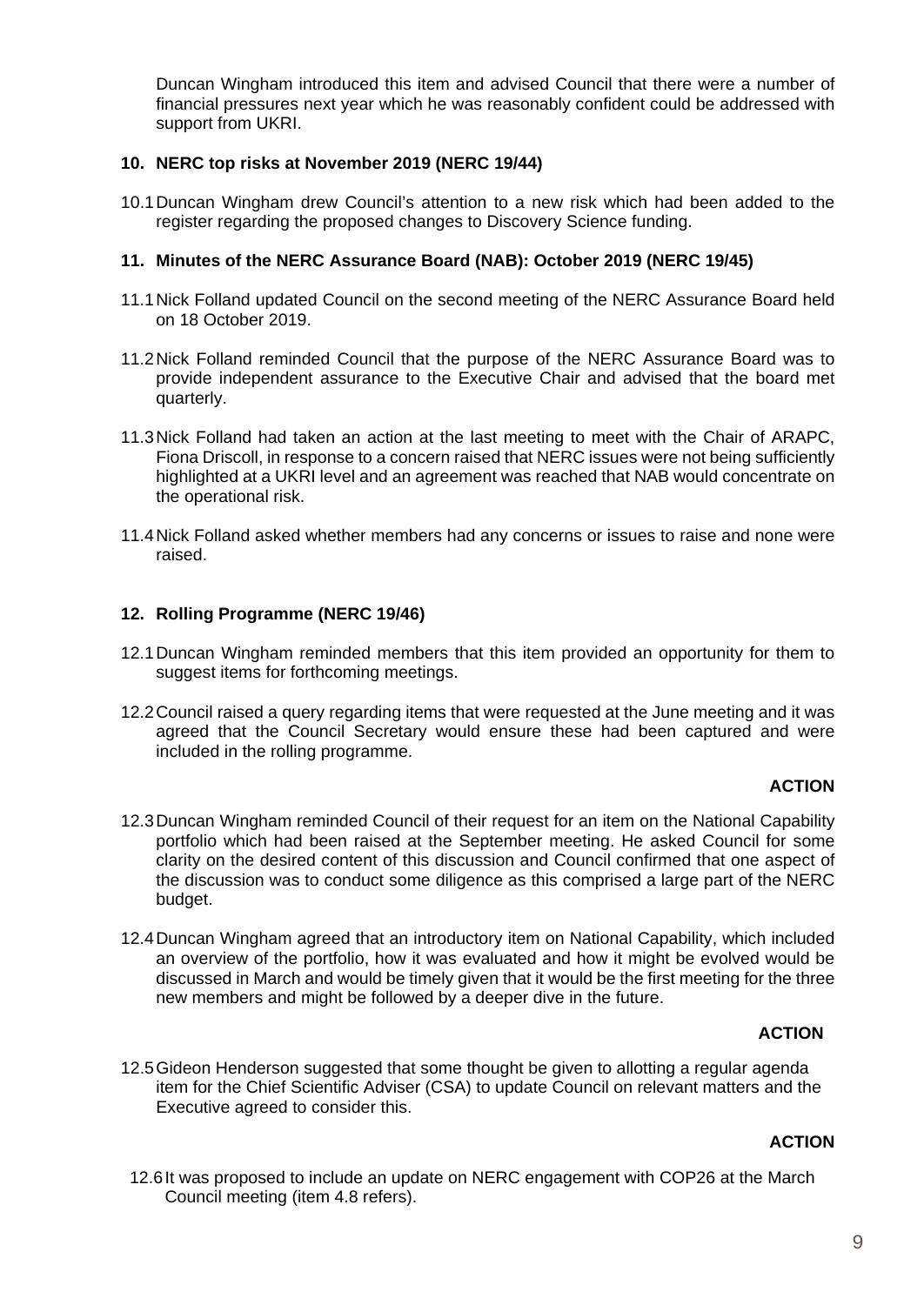# **13. Any Other Business**

- 13.1 No other business was raised.
- 13.2 Duncan Wingham thanked Council for a productive meeting
- 13.3 The meeting was closed.